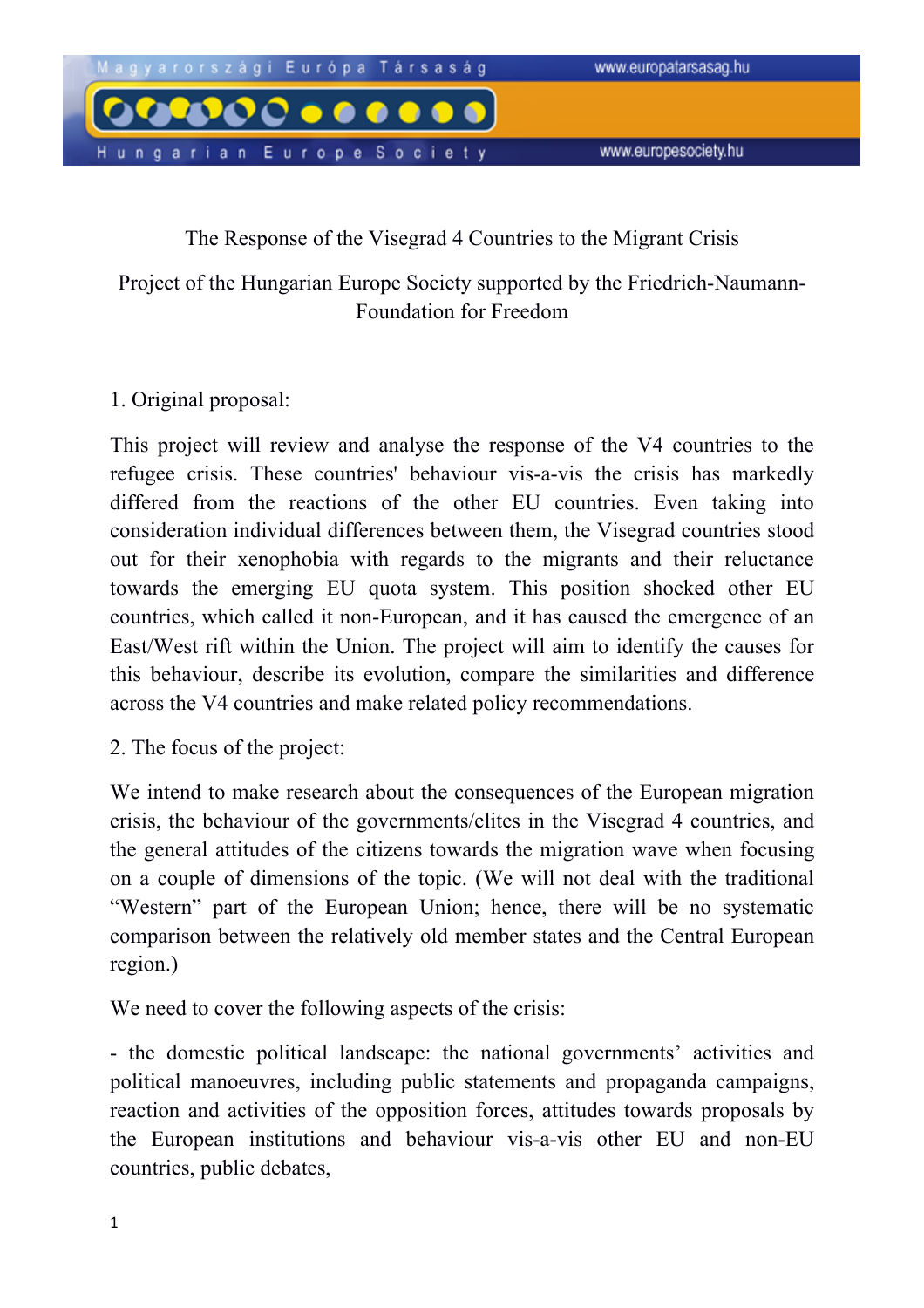

- the Visegrád Cooperation: how do member governments form common positions, the legacy of 25 year long shaky friendship, a shift towards "sovereign" Visegrád political stance when challenging "Brussels" and German leadership, the impact of populist political turn towards 'illiberal democracies",

- legal changes (if any): application and modification of the legal framework during the crisis, for example criminalisation of border-crossing in Hungary,

- civic engagement: the scope and impact of civic activism in response to the crisis, international collaboration, human rights advocacy, successes and failures of grass-root institutionalisation processes,

- historical-sociological background: peculiarities of the region's past regarding tolerance, co-existence, respect of minority groups and individuals; the legacy of the twentieth century and political development since the regime-changes,

- demographic analysis: what do we know about the refugees?

3. Methodological aspects and cooperation:

We need to find a common ground amongst the cooperating partners how to implement our project. It might happen, however, that some aspects are not so relevant in all of the countries which are involved. Still, we should have an understanding how to describe and analyse the situation in the Visegrád 4. Research materials are supposed to be comparative or complementary as the outcomes of further deliberation about the structure and content amongst the partners...

Our proposals focus on the following topics:

a) Short studies summarising recent development concerning the refugee crisis in the individual countries taking into account the above mentioned aspects.

b) Content/discourse analysis of political behaviour and statements of major political actors from a normative human rights oriented approach.

c) Short studies about the historical backgrounds in the individual countries.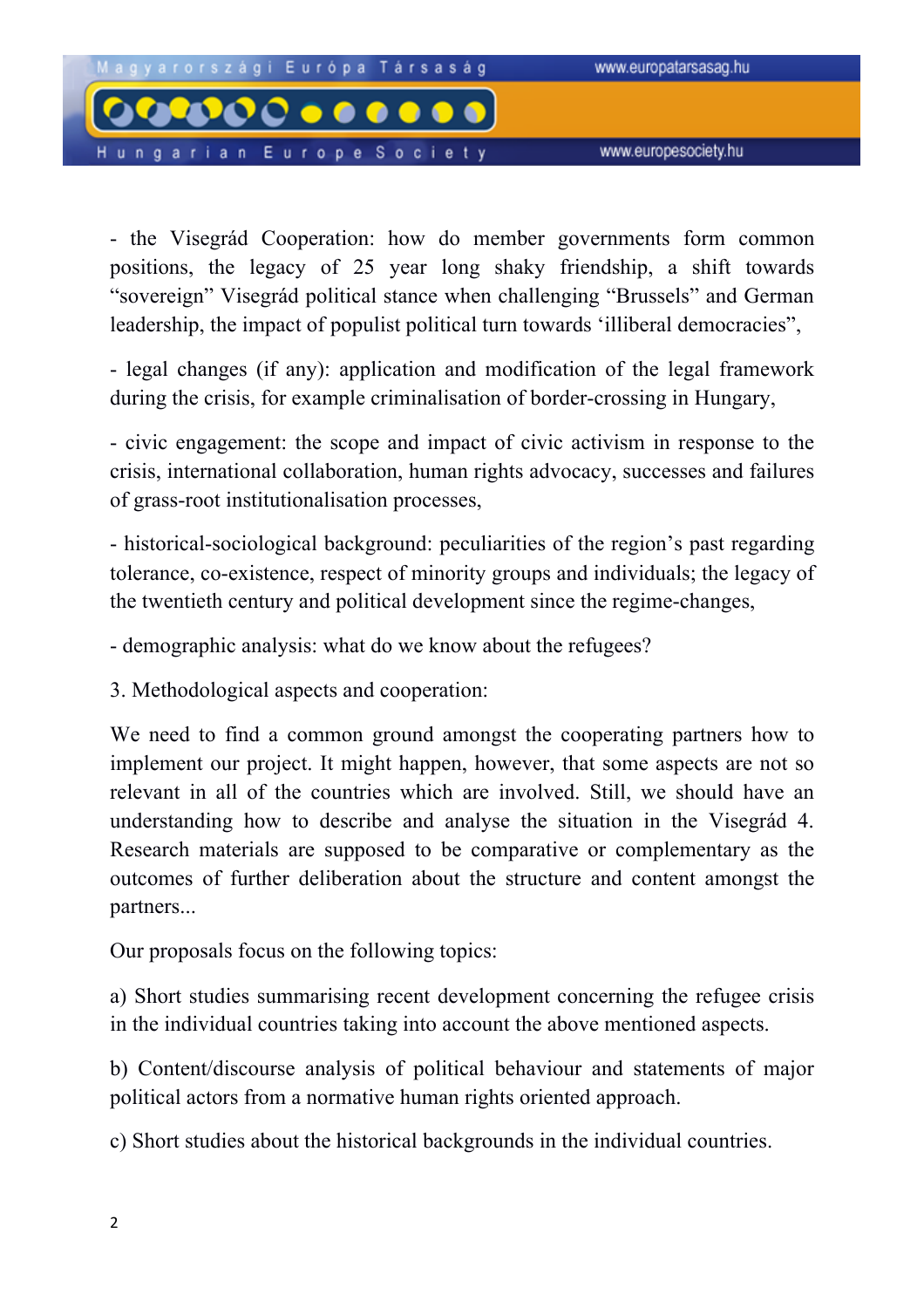

d) A comprehensive basic questionnaire to be set up and filled out by all the partners.

4. Workshop in Budapest:

We will have a one day workshop in Budapest for a discussion amongst our partners. The event should take place when major parts of the research are already completed. There might be a key-note presentation about the European political crisis management and the legal challenges. We intend to invite representatives from some of the "front countries", probably Croatia and Serbia.

5. Publication:

We will edit and publish a final paper following the consultations and the materials produced during the project period.

6. Partners:

Our Czech partner is Europeum from Prague.

Our Slovak partner is the Institut ludskych prav - Human Rights Institute from Bratislava.

Our Polish partner is the Centre for Direct Democracy Studies (CDDS) at the University of Białystok

7. Experts, invited guests:

We want to include some experts on migration into the project. Also, we are going to contact civil activists in Hungary who assisted the refugees during the crisis in Hungary in summer 2015. Many HES members belong to one of these categories (or both): they will be included into the project.

There are advocacy groups and research institutes which might be invited to contribute to our project and participate at the workshop.

8. Budget: